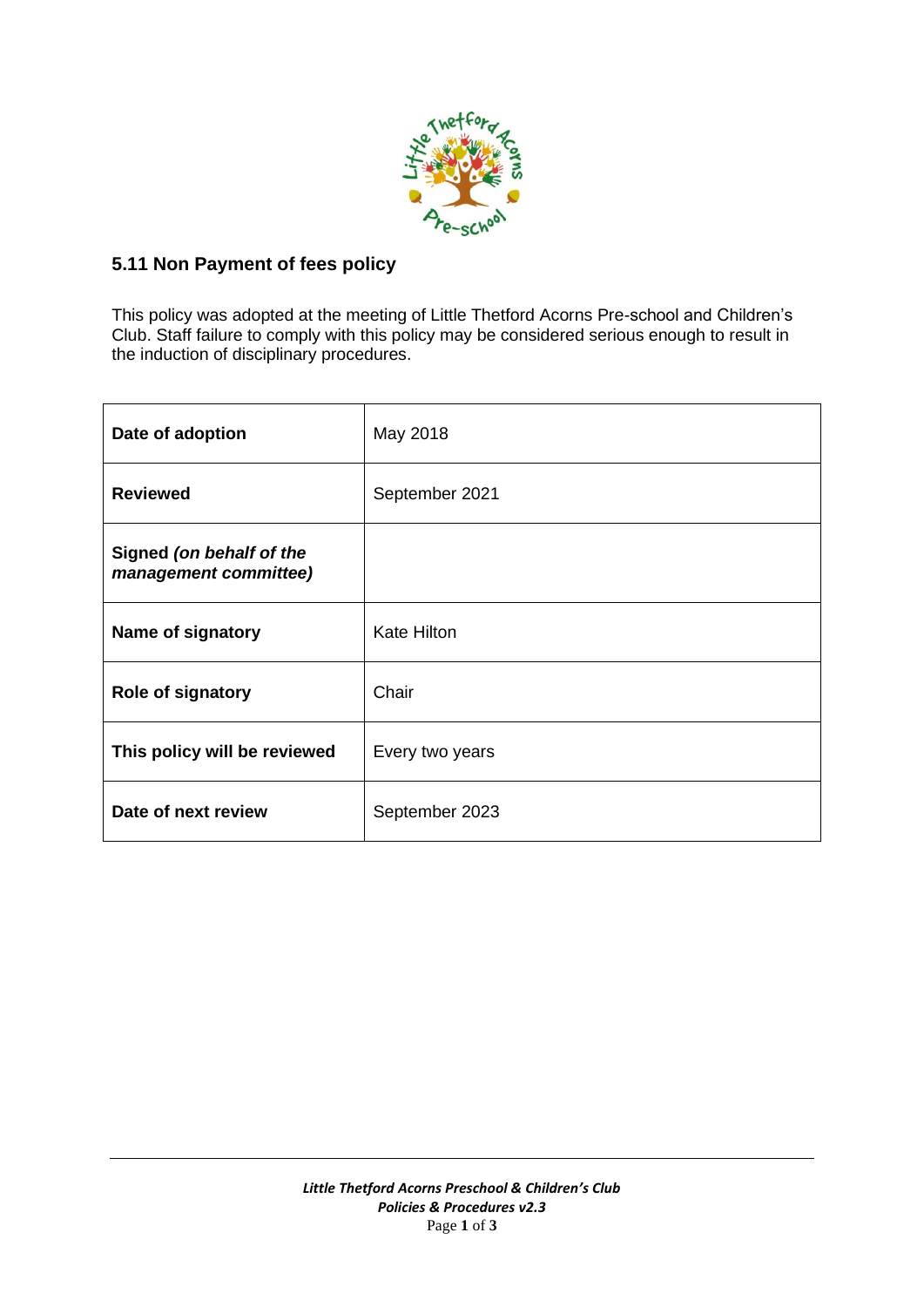## **Policy statement**

We welcome children and families from all sections of the community and believe that all children and families should be able to access the childcare and support they need, regardless of income or economic backgrounds. It is our intention to be sympathetic to the needs of children attending Little Thetford Acorns when families encounter financial difficulties, whilst competently collecting outstanding amounts as they fall due.

All fees must be paid when due, or a payment agreement should be in place. We expect all fees to be paid by the due date. If this is not possible, parents/carers should contact us early to discuss alternative arrangements.

This policy sets out the expectations of Little Thetford Acorns Pre-School in relation to payment of fees.

This policy is necessary in order to;

- Maintain the financial viability of Little Thetford Acorns.
- Provide the Pre-School with transparent methods of collecting fees due
- Give parents/carers a clear structure for maintaining payments

Please see also our Fees Policy 5.4

## **Procedures**

- A reminder to parents that fees are due, by way of email or group message on the sign in/out system is given before payment due date.
- If the amount due is not paid by the payment date, the following process is carried out –
- Within 5 working days after the payment due date, we contact the parent directly, to request payment.
- If payment is not received within 1 week of this initial contact, we formally write to the parent requesting payment.
- If payment is still not received within 1 week of the letter being sent, contact is made with the parent requesting a meeting to discuss the matter. (Example letters attached to main policy).
- If any form of contact with the parent has had to be made, a £15 late payment charge is added to the next invoice, this is to cover any additional administrative work. (This